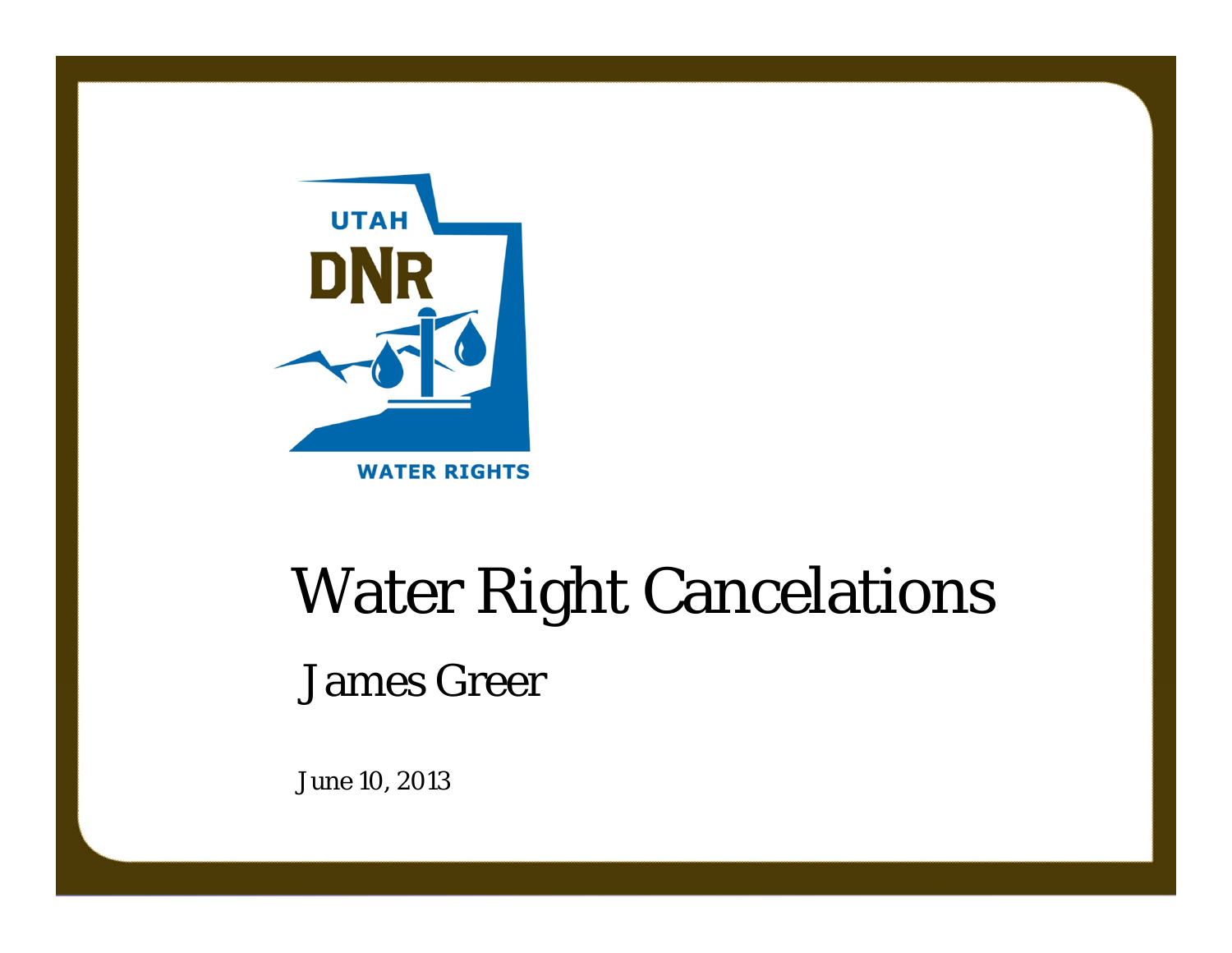# **Utah History**

◆ 1897 - State Engineer's Office established **★ 1903 - Surface water appropriation ★ 1935 – Groundwater appropriation** 

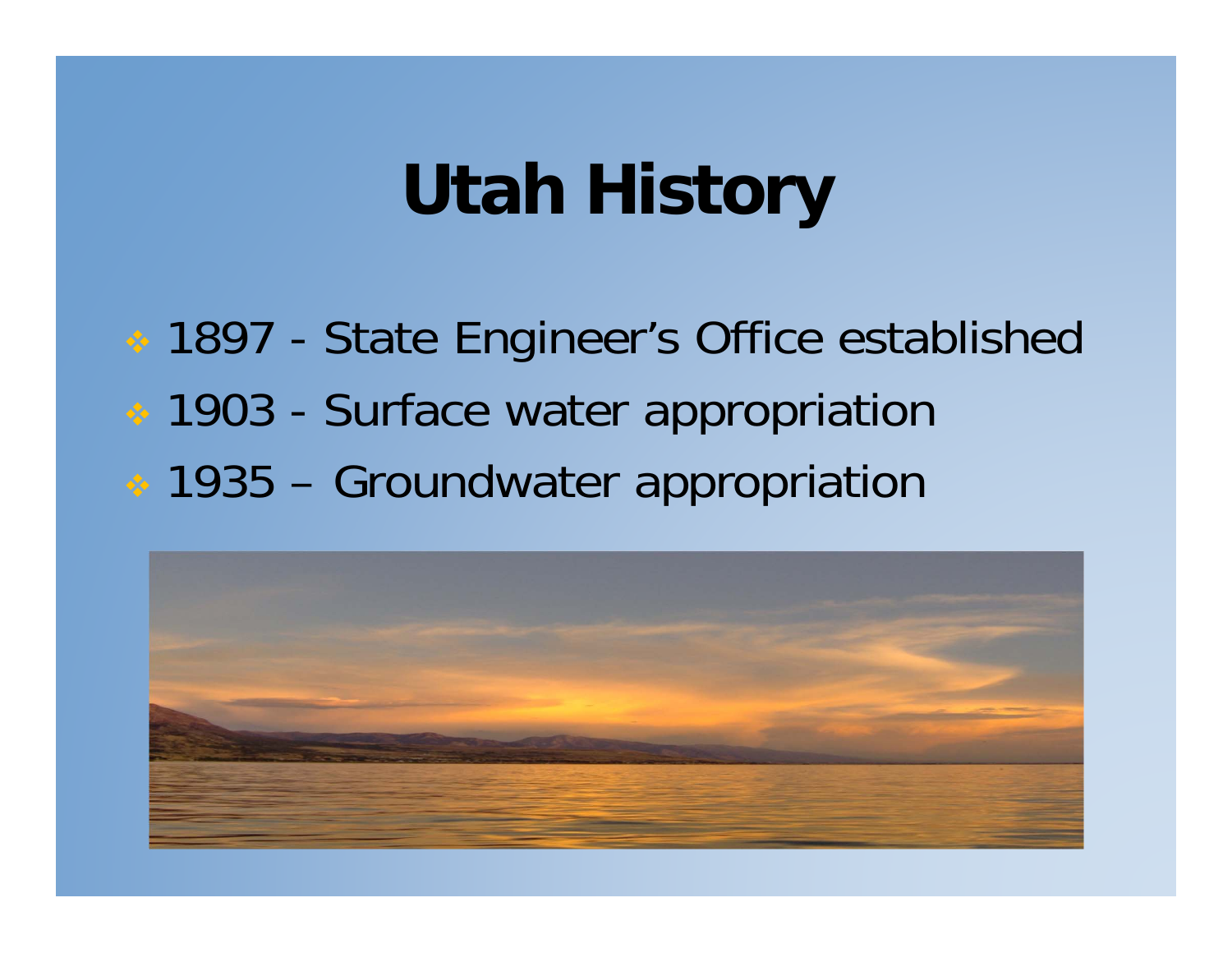# **Utah Law**

- All water in the state is property of the public.
- Divert water to beneficial use
- Priority date
- "First in time, First in right"
- Loss of right



**\* Right acquired by application**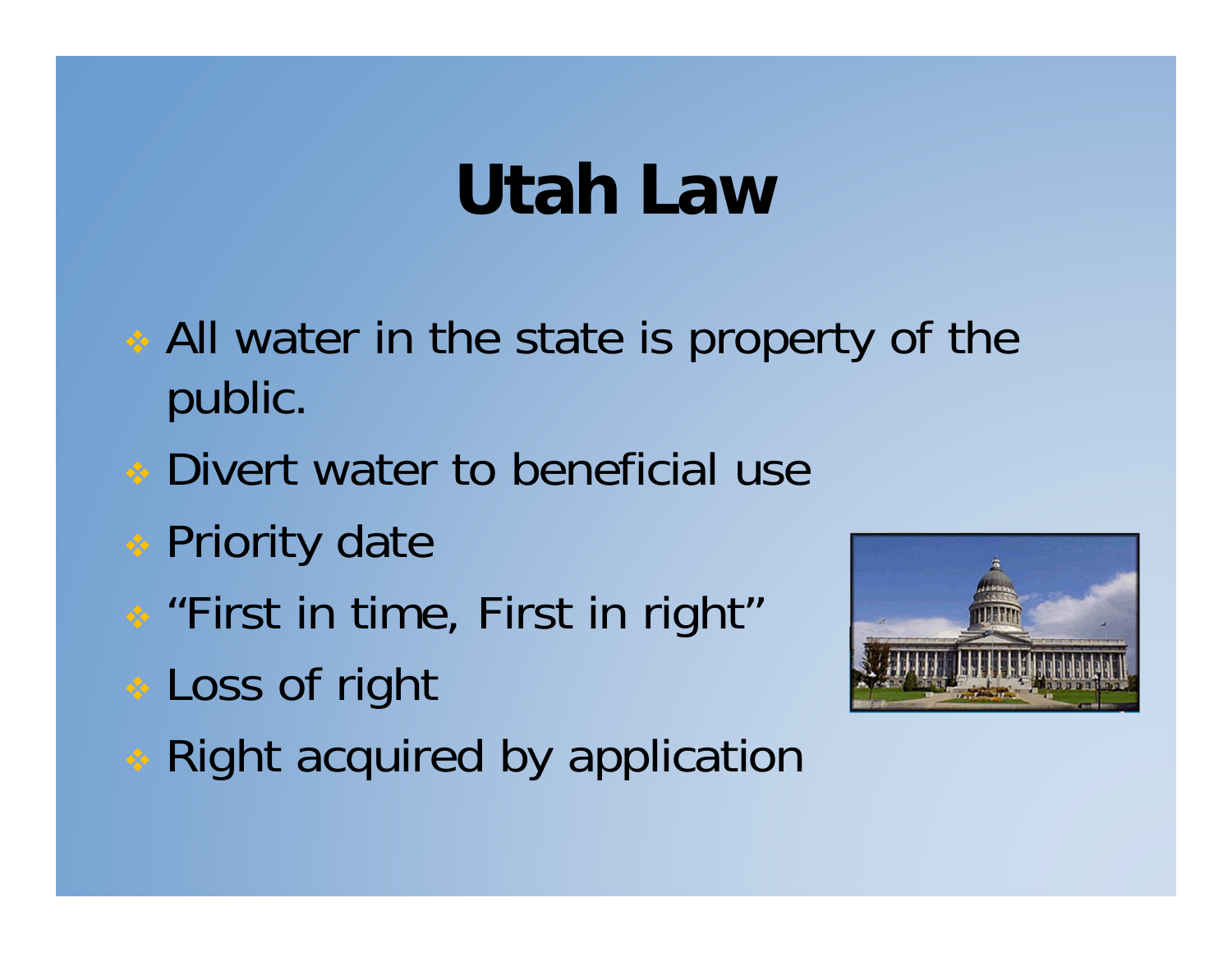### **Utah Practice**

**\*** The State Engineer approved rights to more water than was available Maximize Beneficial Use **Lack of information \*** Distribution Fully Appropriated Curtailment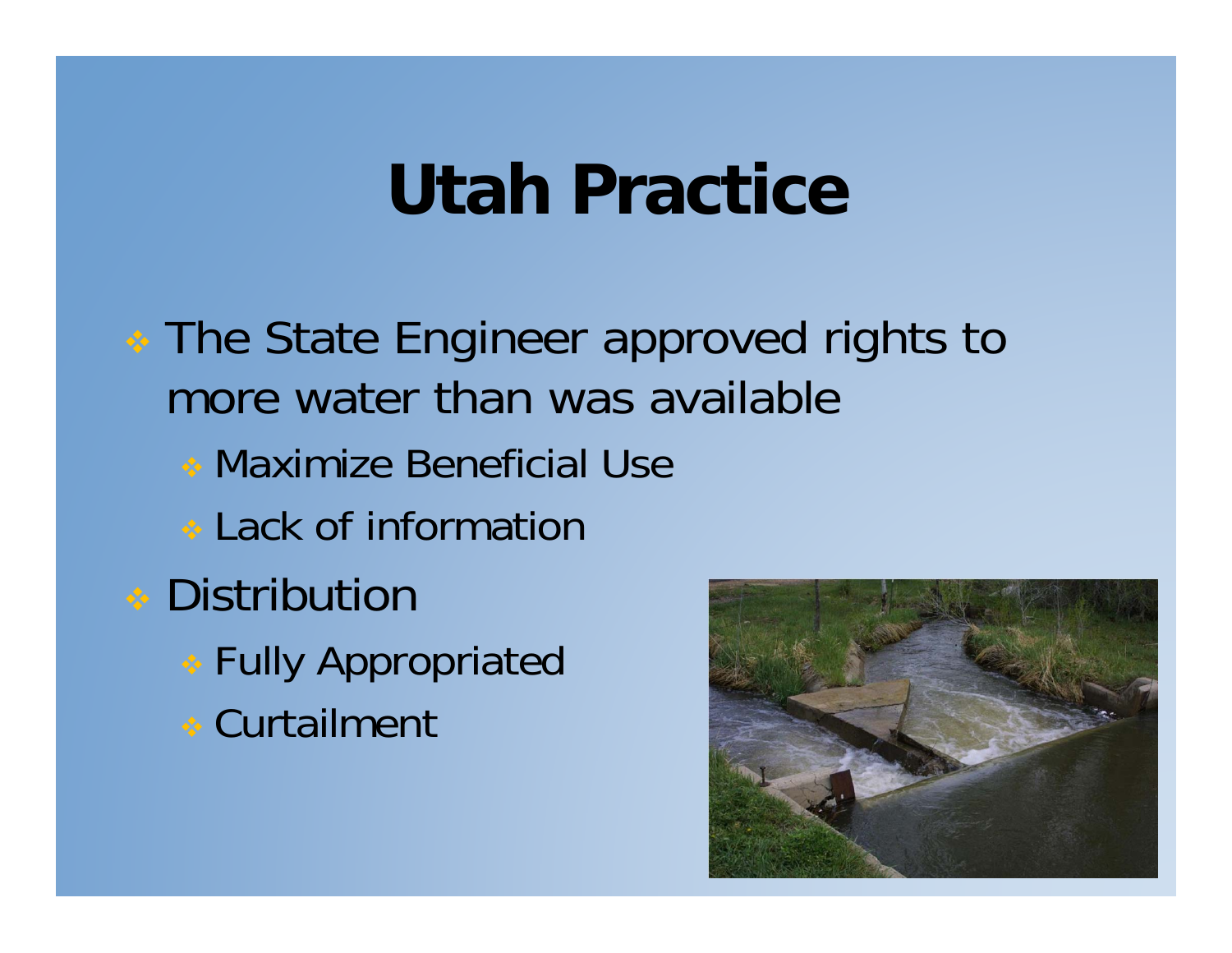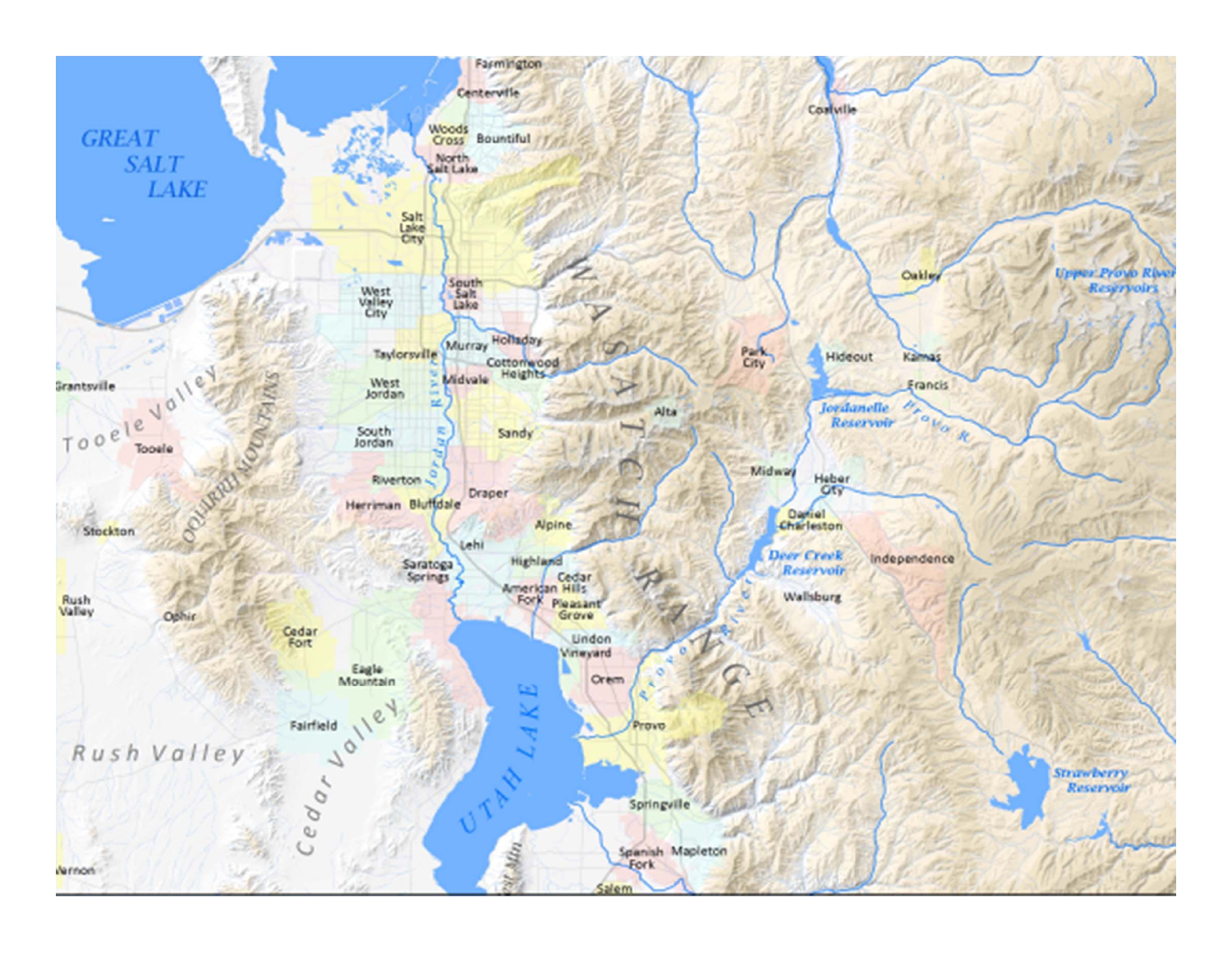# **Change Applications**

**★ Allowed under State Law**  Priority Date State Engineer Practice **Example 20 Find the Historic Use Loss to Nonuse**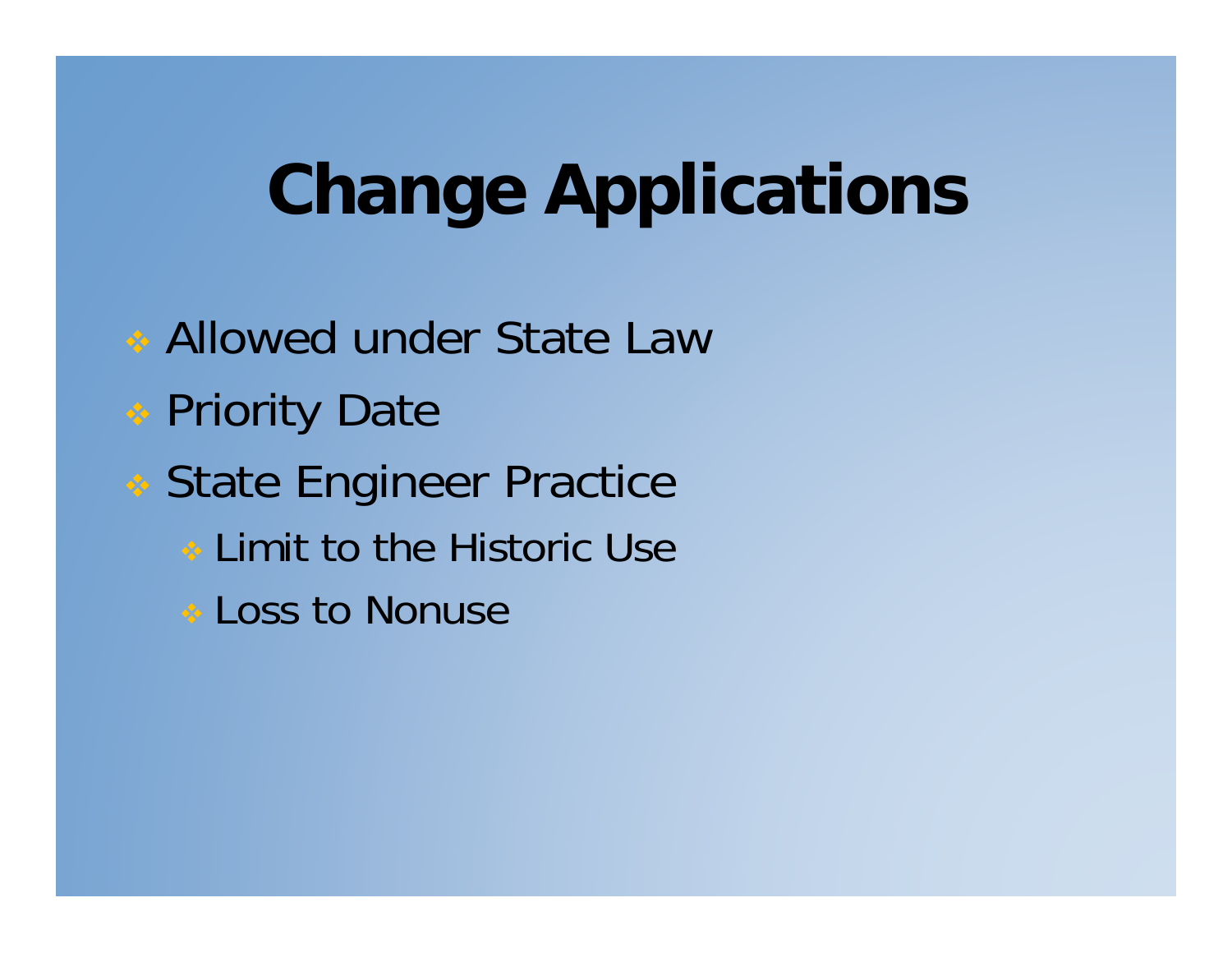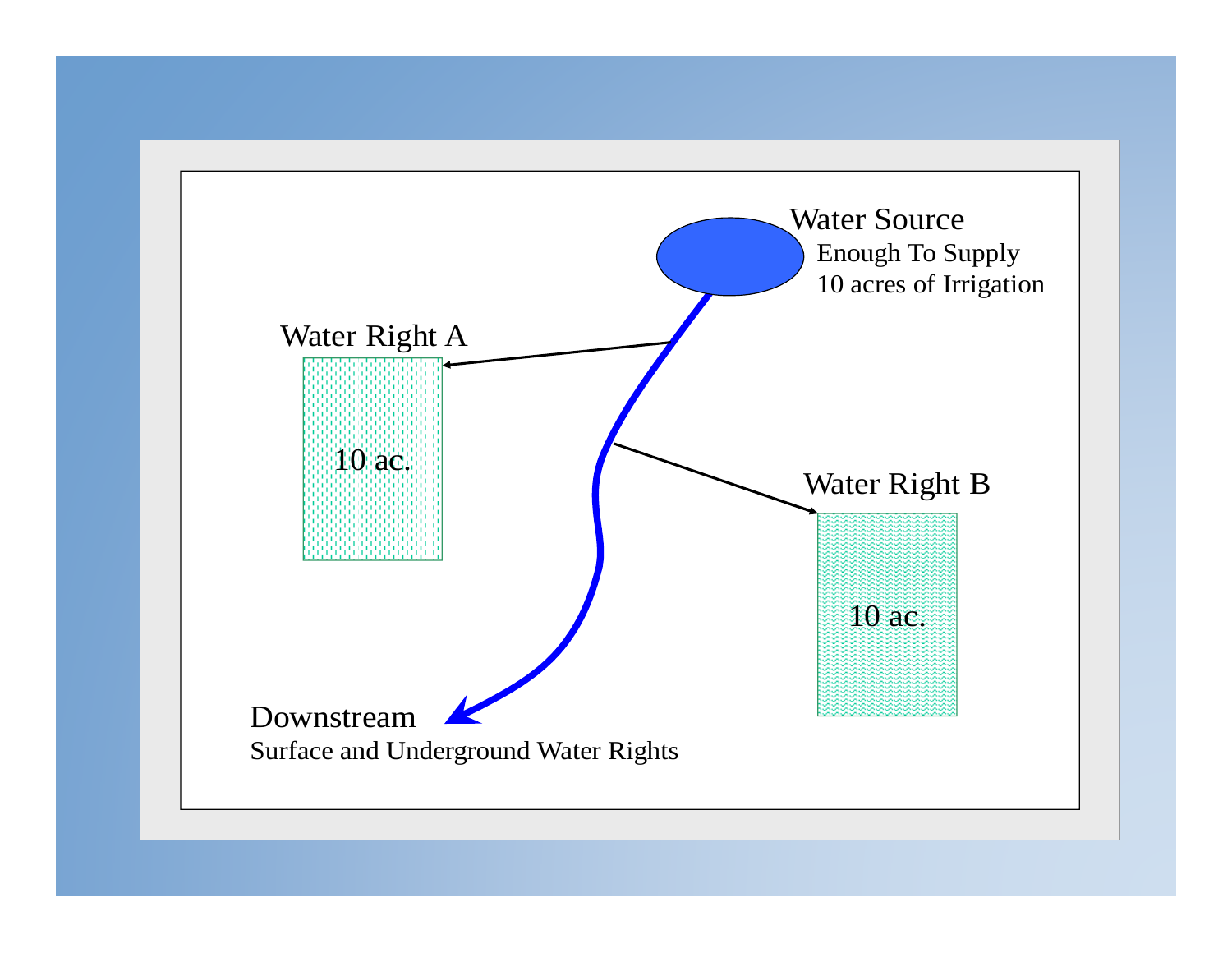## **Forfeiture**

#### **★ Pre 1996**

If water not beneficially use for a period of 5 year it was considered forfeited, it ceased to exist, and it reverted to the public and was available for appropriation unless a nonuse application was filed.

#### $\cdot$  In 1996

the law changed to indicate that the forfeiture of a water right had to be a judicial action and if you had been using your water for a period of 15 years, the right was not subject to forfeiture. But it still said if you didn't use your water for 5 years the right ceased.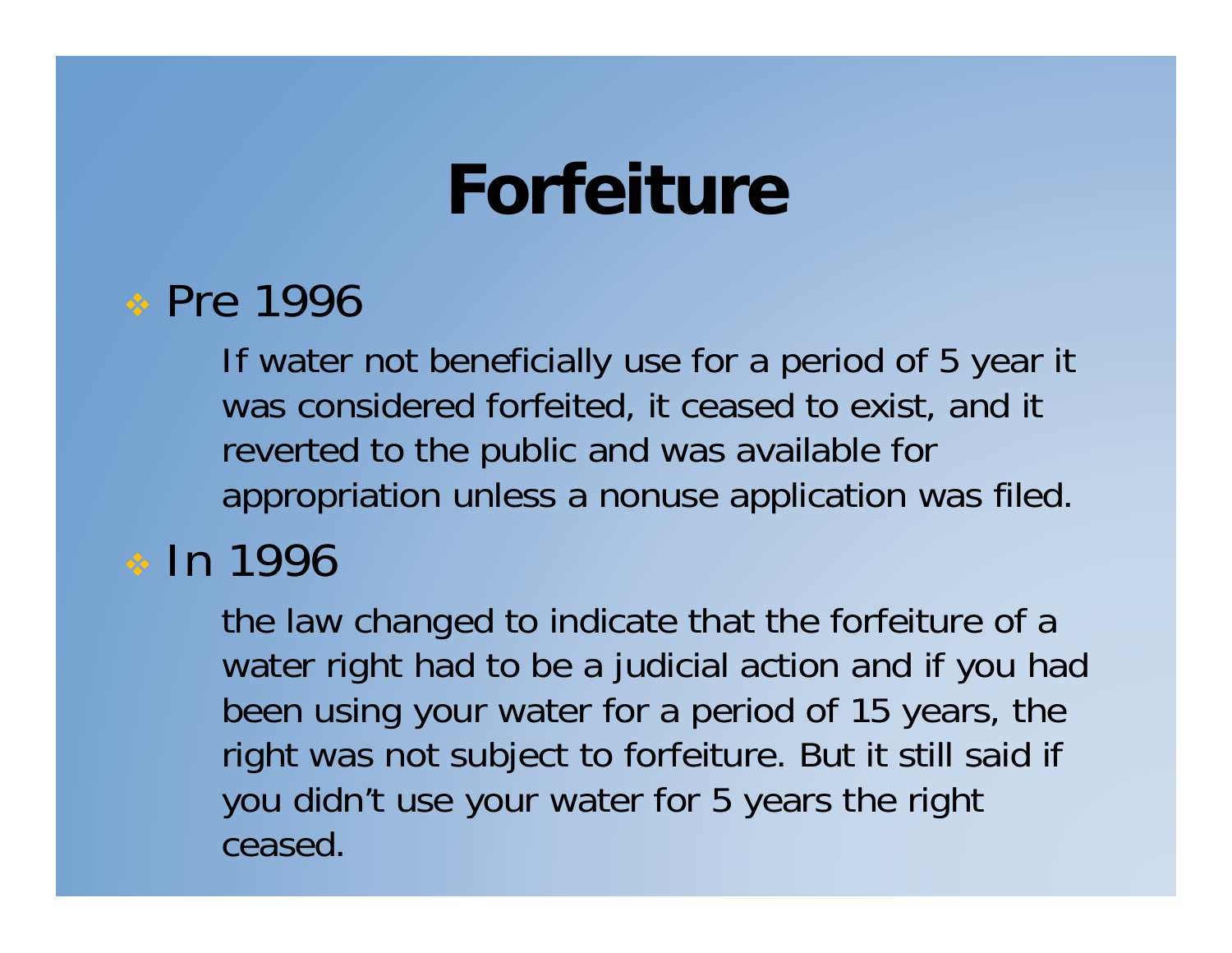# **Forfeiture**



- **Nonuse Exemptions**
- Intent Language
- **State Engineers Concern**
- $\div 2011$ 
	- **D** Jensen V Jones
	- State Engineer can not look at Nonuse

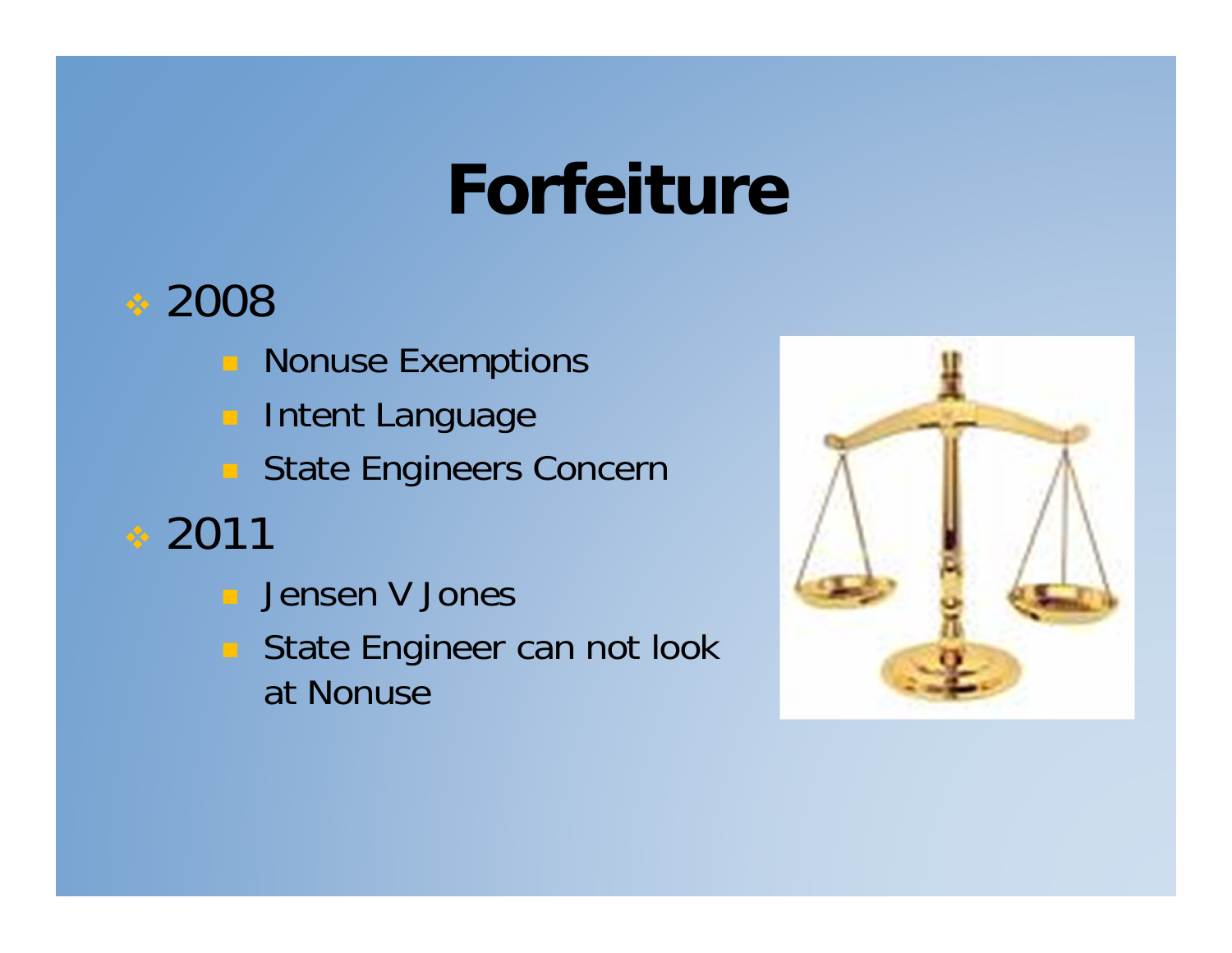### **Dilemma**



**Hypothetical Mill Valley Water System**

- **~ 400 acft/year**
- **Blue – Used Every Year**
- **Pink – Not Used for Decades**
- **Yellow – Rarely Used**
- **Green – Used When Available**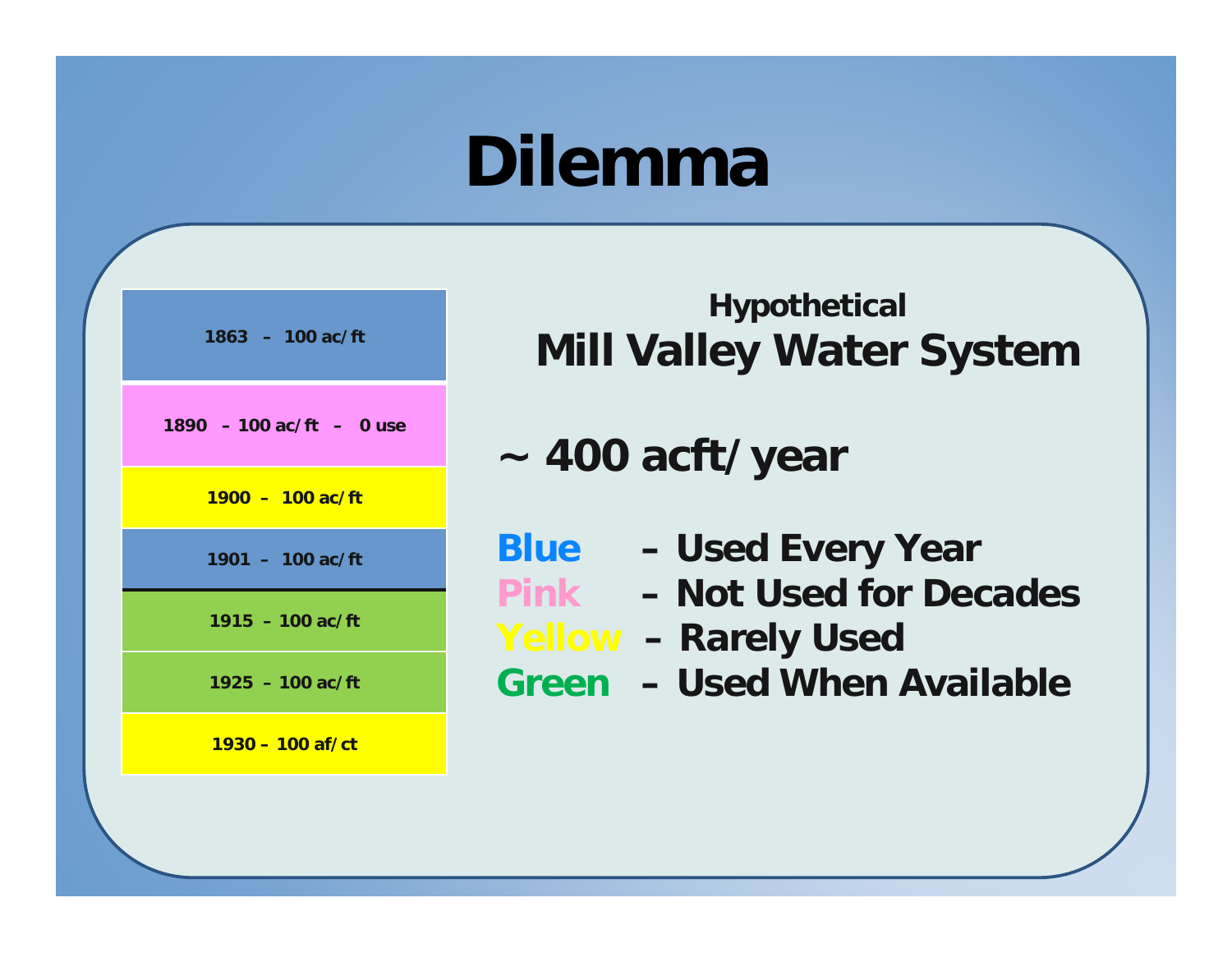# **What Now**

### Currently Holding

### **Exercise Secure** ∗

- Approve and Distribute by priority
- **★ Initiate Court Action**
- Change the Law giving State Engineer Authority